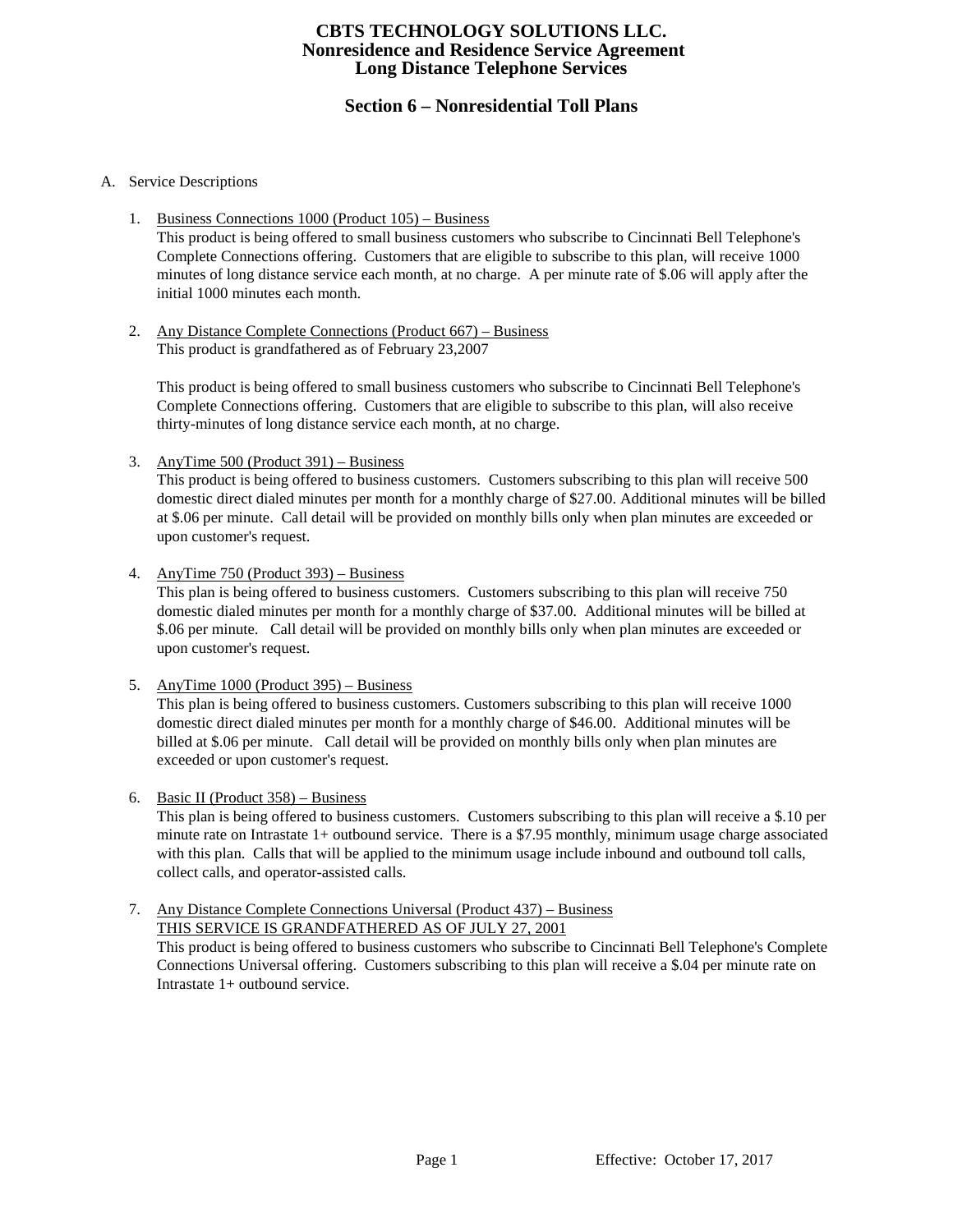# **Section 6 – Nonresidential Toll Plans**

## 8. AnyTime 100 (Product 593) – Business

This plan is being offered to business customers. Customers subscribing to this plan will receive 100 domestic direct dialed minutes per month for a monthly charge of \$13.00. Additional minutes will be billed at \$.07 per minute. Call detail will be provided on monthly bills only when plan minutes are exceeded or upon customer's request.

9. AnyTime 4000 (Product 475) – Business

This plan is being offered to business customers. Customers who enroll in this plan will receive 4000 domestic direct dialed minutes per month for a monthly fee of \$155.00. Additional minutes will be billed at \$.06 per minute. Charges are calculated on a per call basis and rounded up to the nearest penny. Call detail will be provided on monthly bills only when plan minutes are exceeded or upon customer's request.

10. AnyTime 375 (Product 948) - Business

This plan is being offered to business customers. Customers who enroll in this plan will receive 375 domestic direct dialed minutes per month for a monthly fee of \$21.00. Additional minutes will be billed at \$.07 per minute. Call detail will be provided on monthly bills only when plan minutes are exceeded or upon customer's request.

11. Any Distance Centrex Complete Connections (Product 852) – Business

This plan is being offered to business customers who subscribe to Cincinnati Bell Telephone's Centrex Complete Connections Offer. Customers subscribing to this plan will receive a \$.04 per minute rate on all Intrastate 1+ outbound and 8XX Inbound Service.

## 12. Any Distance 5 (Product 338) – Business

This plan is being offered to business customers. Customers who enroll in this plan will receive a rate of .05/minute for intrastate outbound toll calls and 8XX inbound calls.

## 13. Custom Connections 200 (Product 25) - Business

This plan is being offered to business customers. Customers who enroll in this plan will receive 200 outbound, domestic long distance minutes per month, for a monthly charge of \$8.00. Additional minutes will be rated at \$.06 per minute. These customers will also have the opportunity to add additional minutes for additional monthly charges as detailed in the rates and charges paragraph of this Service Agreement. Charges associated with 8XX numbers for this plan are also detailed in the rates and charges paragraph of this Service Agreement. Call detail will be provided on monthly bills only when plan minutes are exceeded or upon customer's request.

## 14. Bundled AnyTime 100 (Product 078) – Business

This plan is being offered to business customers. Customers subscribing to this plan will receive 100 domestic direct dialed minutes per month for a monthly charge of \$5.00. Additional minutes will be billed at \$.07 per minute. Call detail will be provided on monthly bills only when plan minutes are exceeded or upon customer's request.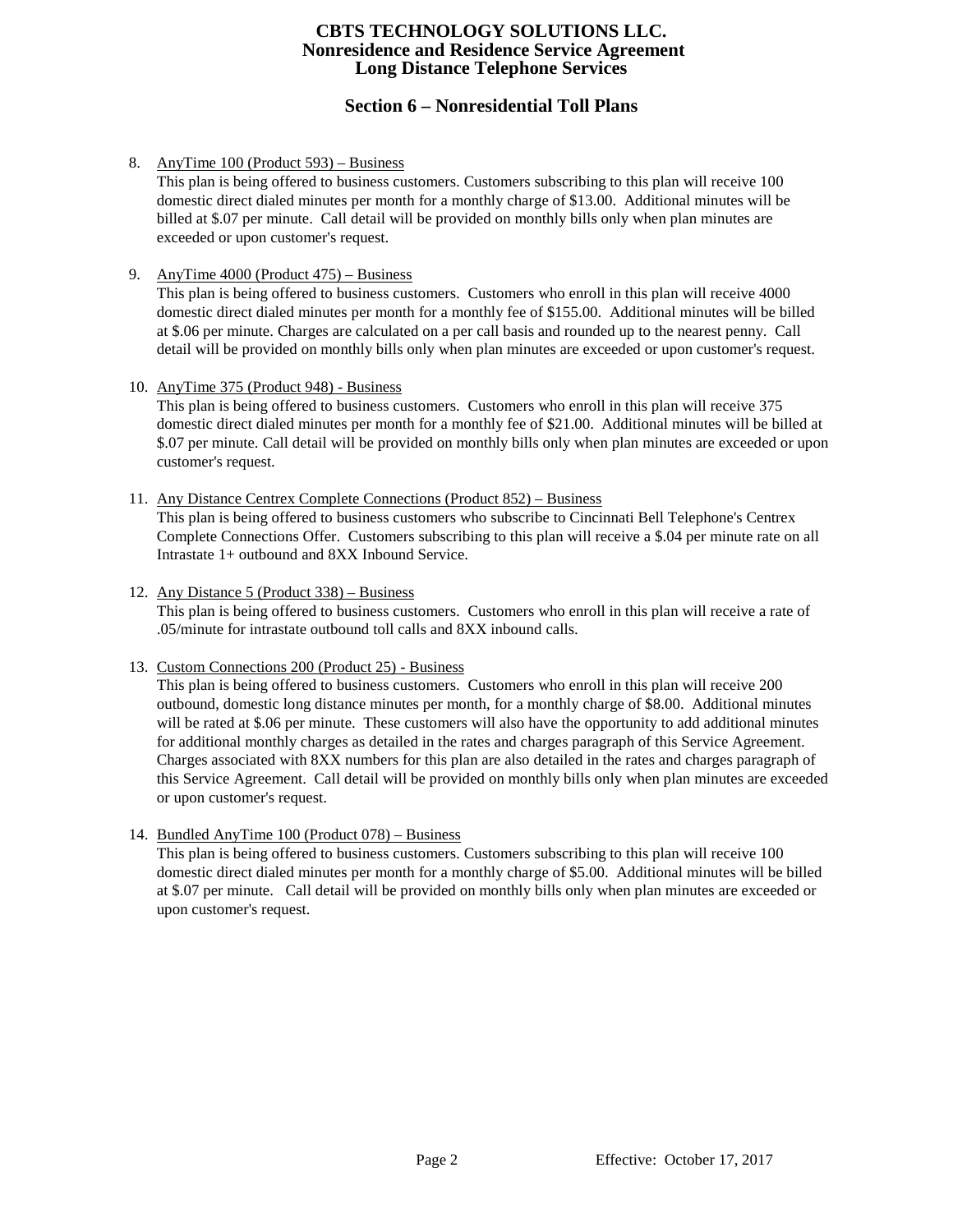# **Section 6 – Nonresidential Toll Plans**

## 15. Custom Connections Unlimited (Product 068) – Business

This plan is being offered to business customers who subscribe to a Cincinnati Bell Complete Connections Service and reside in the Dayton Service Rate Area. For a monthly service fee of \$20, this plan provides unlimited outgoing, domestic, long distance service. This toll plan will only be sold on a per line basis. A per minute rate will apply to 8XX numbers associated with this plan. Subscribers may not resell or redistribute this plan, or any portion thereof, or otherwise charge others to use this plan, or any portion thereof. This plan may not be used for telemarketing, call center services, medical transcription, or facsimile broadcasting. The Carrier reserves the right to disconnect upon notice as required by applicable law any prohibited transmissions or uses and to terminate this plan in the event of a violation of the foregoing use restrictions or in the event of an excessive number of calls during a fixed period, heavy usage concentrated over consecutive dates, or usage that may be defined to be non-qualified business use as previously stated. The carrier reserves the right to suspend or terminate this plan for a single violation of the terms of use.

## 16. Any Distance 4000 (Product 523) – Business

This plan is being offered to business customers who purchase CBT local service and are located in the Dayton lata. Customers who enroll in this plan will receive 4000 domestic direct dialed minutes per month for a monthly service fee. Additional minutes will be billed at \$.0375 per minute. Charges are calculated on a per call basis and rounded up to the nearest penny. This plan also provides 8XX number service.

## 17. Any Distance 2500 (Product 608) – Business

This plan is being offered to business customers located in the Dayton Lata. The plan provides 2500 domestic direct dialed minutes per month for a monthly service fee of \$90. Additional minutes will be billed at \$.036. Call detail will be provided on monthly bills only when plan minutes are exceeded or upon customer's request.

## 18. Any Time 2500 (Product 609) – Business

This plan is being offered to business customers who purchase a Total Access bundle from Cincinnati Bell Telephone. The plan provides 2500 domestic direct dialed minutes per month for monthly service fee of \$100. Additional minutes will be billed at \$.045. Call detail will be provided on monthly bills only when plan minutes are exceeded or upon customer's request.

## 19. Switched Voice Contracts – Business

This plan offers business customers outbound, switched long distance rates that are based on specific contract terms and monthly minimum commitments. For billing purposes, calls associated with this plan are rounded up to the nearest cent. The monthly call detail associated with this plan is provided to the customer via a website.

Beginning with the first month after the service activation date, the customer's usage will be measured to see if the minimum commitment has been met. If the customer's usage is less than the minimum commitment, the customer will pay to CBAD the difference between the minimum commitment and the actual usage. The following charges are not included when calculating the minimum commitment: nonrecurring charges, feature charges, taxes, fees and other surcharges.

In the event of early termination of the contracted service, the subscriber shall pay CBAD a lump sum consisting of the following charges: all unpaid charges for service previously rendered; fifty percent (50%) of the minimum monthly commitment and monthly recurring charges multiplied by the number of months remaining in the term;

Upon completion of the term payment plan the customer may renew their contract at the current rates found in this Service Agreement. If the customer does not renew their contract and does not elect to discontinue service, CBAD will furnish service to the customer on a month-to-month basis at the 1-year rates associated with a \$100 monthly minimum commitment.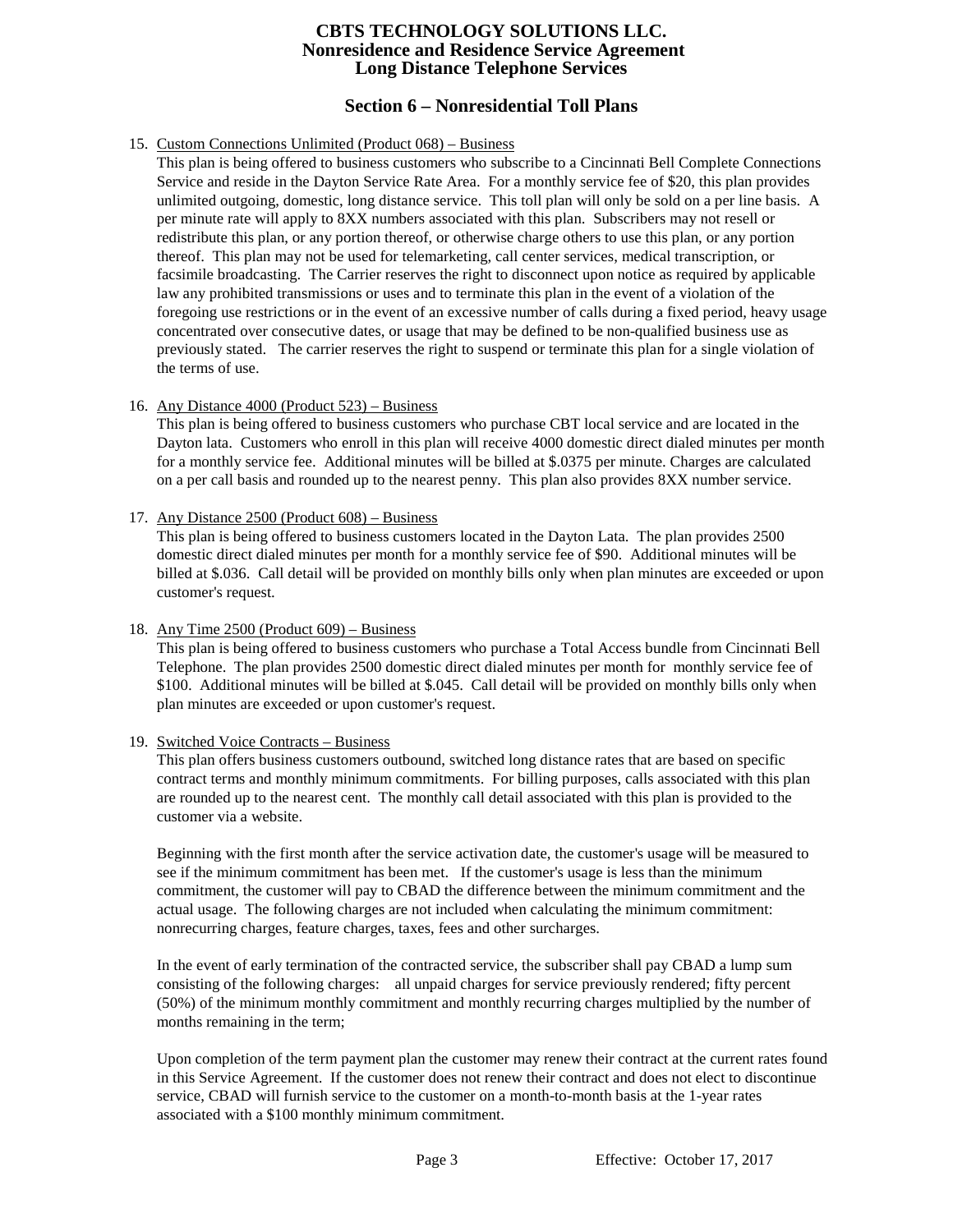# **Section 6 – Nonresidential Toll Plans**

### 20. Business Connections Unlimited (Products 155, 156, 157, 190, 191, 192) – Business

This plan is being offered to business customers who subscribe to Cincinnati Bell Telephone Business Connections on a 12, 24 or 36-month contract basis. If the customer terminates the contract prior to the expiration of the contract they will be responsible for an early termination fee charge equal to all remaining amounts due or to become due, including but not limited to all monthly charges for which Customer would have been responsible if the Customer had not terminated prior to the end of the contract term.

For a monthly service fee, this plan provides unlimited outgoing, domestic, long distance service. This toll plan will only be sold on a per line basis and will be limited to three per customer, per location. This plan may not be used in conjunction with and strictly prohibits the following: auto dialers, predictive dialers or other devices that generate automated outbound calls; other long distance Internet and/or Intranet access; call center applications including but not limited to PBX trunks; ground start line or trunks: ISDN service: Broadcast FAX; medical transcription; foreign exchange services; remote call forwarding; public telephone service; public access smart-pay phones; analog to digital conversion digital PBX service: WATS service; any type of automatic call distribution system; the functional equivalent of any such system listed above; shared amongst group or multi-housing (including but not limited to housing associated with educational institutions or military barracks); multi-party conference calls (except those calls placed by using the threeway calling service); calls to chat lines: 900, 976, 700 numbers; other calls to access information services; directory assistance; or toll free calling services. If CBAD determines the Customer is violating any of the above restrictions, the Customer shall forfeit eligibility for the rates under this plan and will be moved to the CBAD casual call plan at \$.20 per minute.

#### 21. Product 527 Plan (Business)

This plan is for business customers who have discontinued their local telephone service with Cincinnati Bell, established local telephone service with another company and now wish to return to Cincinnati Bell or who have received a competitive offer from another telephone company. To be eligible for this plan customers are required to sign a 12, 24 or 36-month contract and subscribe to Cincinnati Bell local services. This plan offers 1000 domestic direct dialed minutes per month at no additional charge, for the life of the contract. At the expiration of the contract the customer will receive the Anytime 1000 Plan.

## 22. Product 528 Plan (Business)

This plan is for business customers who have discontinued their local telephone service with Cincinnati Bell, established local telephone service with another company and now wish to return to Cincinnati Bell or who have received a competitive offer from another telephone company. To be eligible for this plan customers are required to sign a 12, 24 or 36-month contract and subscribe to Cincinnati Bell local services.

This plan offers 2500 domestic direct dialed minutes per month at no additional charge, for the life of the contract. At the expiration of the contract the customer will receive the Anytime 2500 Plan.

#### 23. Product 529 Plan (Business)

This plan is for business customers who have discontinued their local telephone service with Cincinnati Bell, established local telephone service with another company and now wish to return to Cincinnati Bell or who have received a competitive offer from another telephone company. To be eligible for this plan customers are required to sign a 12, 24 or 36-month contract and subscribe to Cincinnati Bell local services.

This plan offers 5000 domestic direct dialed minutes per month at no additional charge, for the life of the contract. At the expiration of the contract the customer will receive the Anytime 4000 Plan.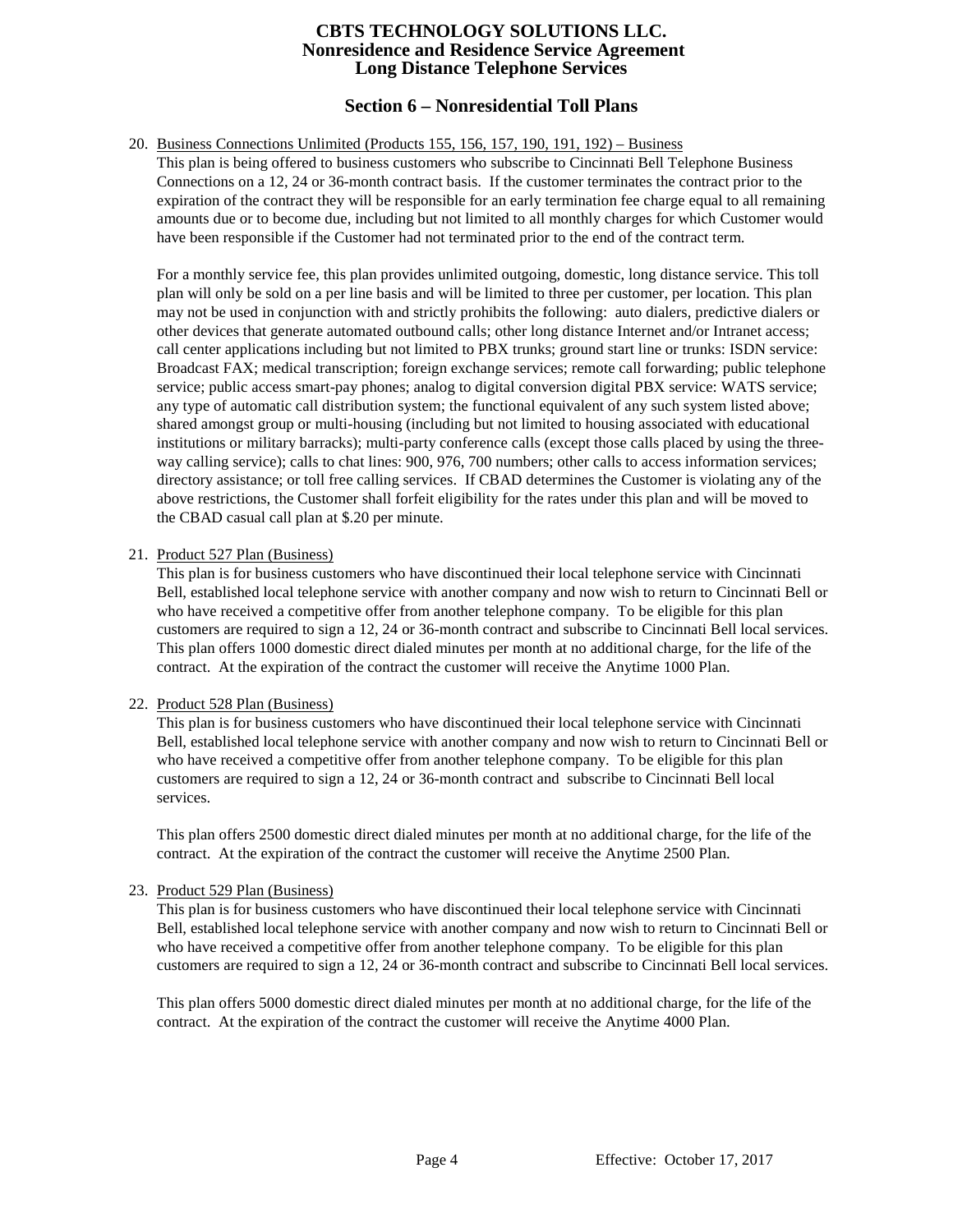# **Section 6 – Nonresidential Toll Plans**

## 24. Product 540 Plan (Business)

This plan is for business customers who have discontinued their local telephone service with Cincinnati Bell, established local telephone service with another company and now wish to return to Cincinnati Bell or who have received a competitive offer from another telephone company. To be eligible for this plan customers are required to sign a 12, 24 or 36-month contract and subscribe to Cincinnati Bell local services.

This plan offers 10,000 domestic direct dialed minutes per month at no additional charge, for the life of the contract. At the expiration of the contract the customer will receive the Anytime 4000 Plan.

## 25. Product 541 Plan (Business)

This plan is for business customers who have discontinued their local telephone service with Cincinnati Bell, established local telephone service with another company and now wish to return to Cincinnati Bell or who have received a competitive offer from another telephone company. To be eligible for this plan customers are required to sign a 12, 24 or 36-month contract and subscribe to Cincinnati Bell local services.

This plan offers 15,000 domestic direct dialed minutes per month at no additional charge, for the life of the contract. At the expiration of the contract the customer will receive the Anytime 4000 Plan.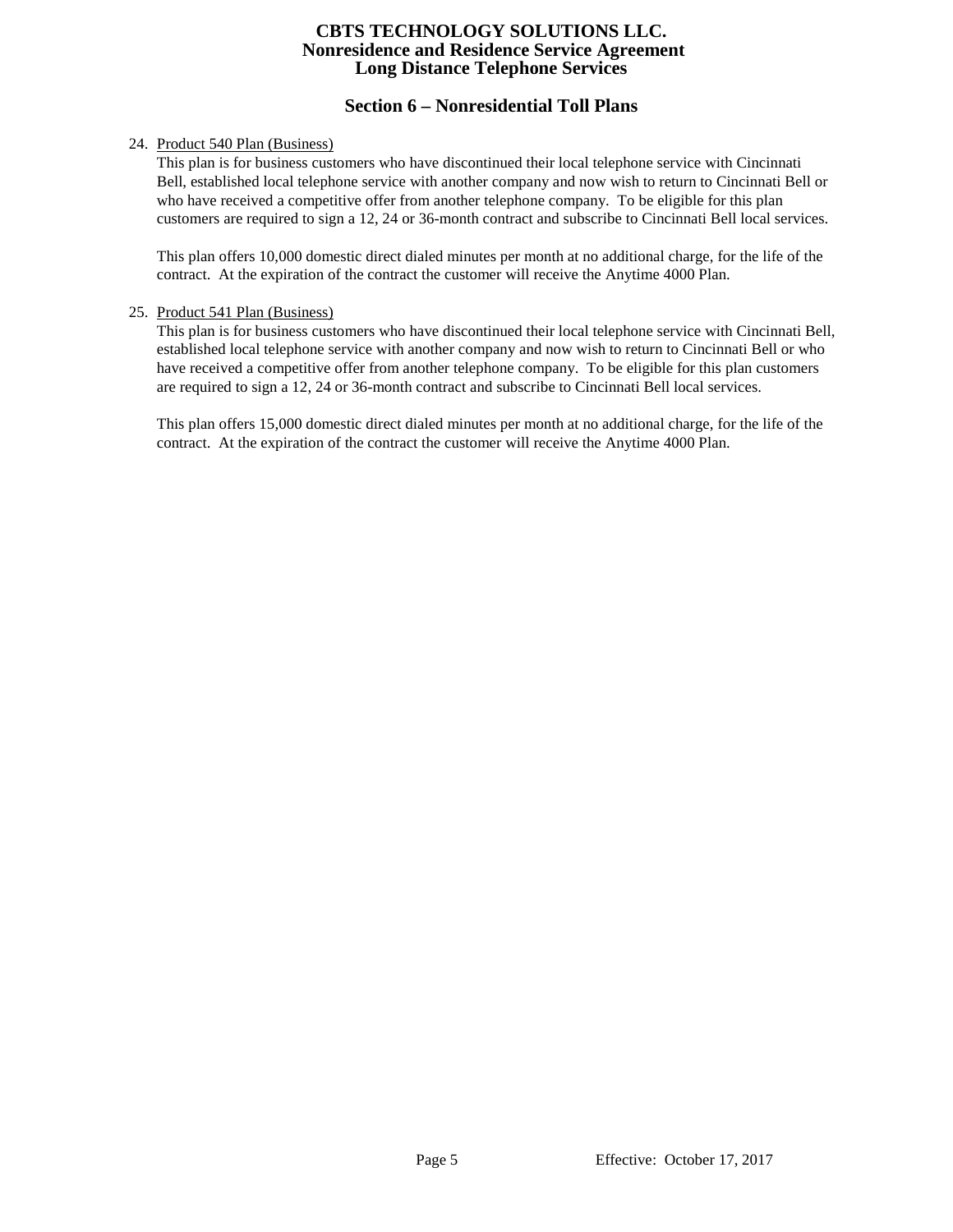# **Section 6 – Nonresidential Toll Plans**

## B. Rates and Charges

1. Business Connections 1000 (Product 105) – Business

|                          | Rates Per Minute |
|--------------------------|------------------|
| Intrastate $1+$ Outbound | \$0.06           |
| 8XX Inbound              | 0.06             |

Per minute charges will be calculated after the first 1000 minutes of calls, each month.

2. Any Distance Complete Connections (Product 667) – Business This product is grandfathered as of February 23,2007

|                                                              | Rates Per Minute |
|--------------------------------------------------------------|------------------|
| Intrastate $1+$ Outbound                                     | \$0.08           |
| 8XX Inbound                                                  | 0.08             |
| Includes one 8XX number, additional numbers \$7.50 per month |                  |

Per minute charges will be calculated after the first 30 minutes of calls, each month.

3. AnyTime 500 (Product 391) – Business Rates Per Minute Intrastate 1+ Outbound \$0.06 8XX Inbound 0.06 Monthly Charge: \$27.00 8XX Number Monthly Charge, each initial and additional number: \$7.50

Per minute charges will not apply to the first 500 domestic direct dialed minutes, per month. Per minute charges will be calculated for calls over 500 minutes each month.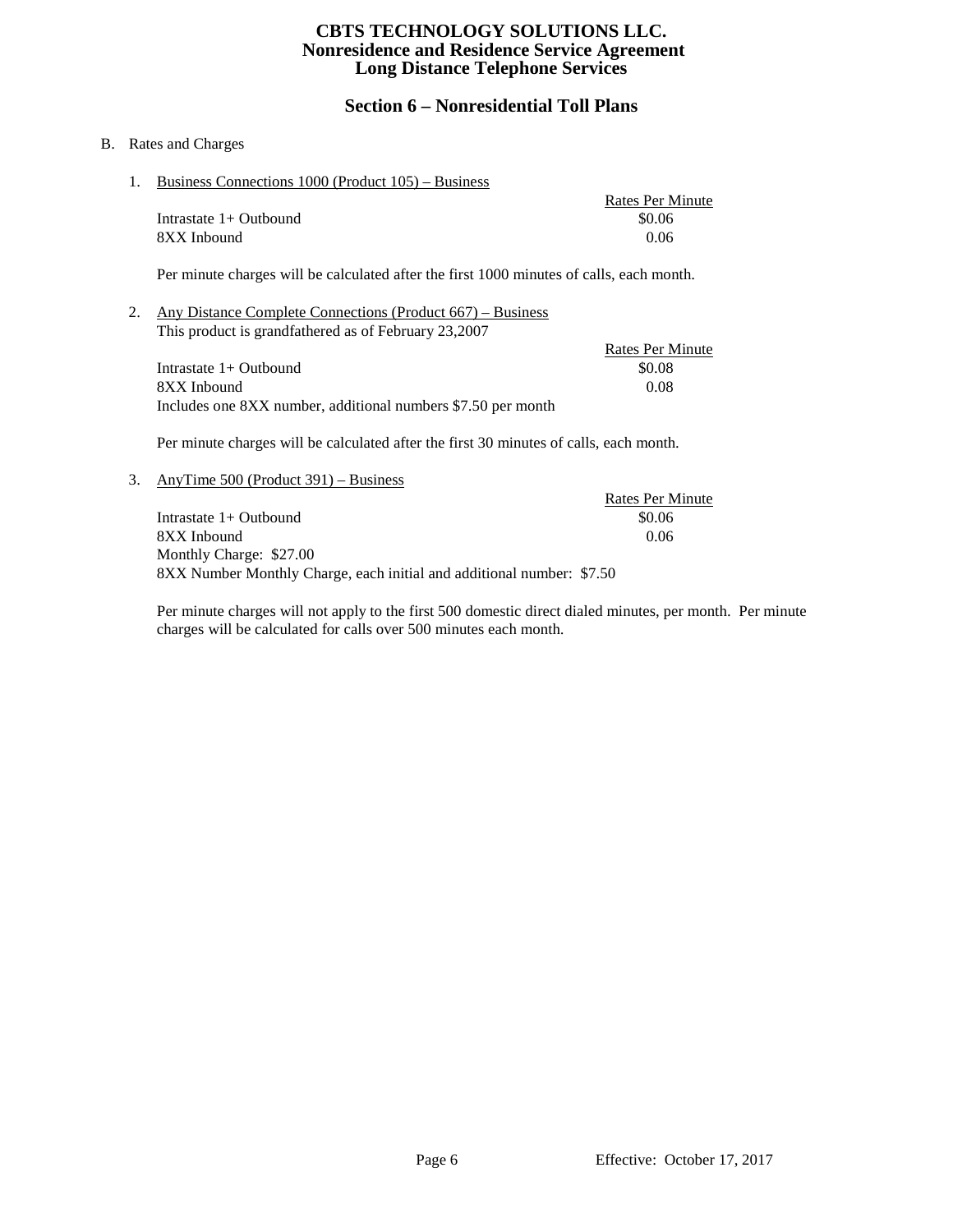# **Section 6 – Nonresidential Toll Plans**

## 4. AnyTime 750 (Product 393) – Business

Rates Per Minute Intrastate 1+ Outbound \$0.06 8XX Inbound 0.06 Monthly Charge: \$37.00 8XX Number Monthly Charge, each initial and additional number: \$7.50

Per minute charges will not apply to the first 750 domestic direct dialed minutes, per month. Per minute charges will be calculated for calls over 750 minutes each month.

## 5. AnyTime 1000 (Product 395) – Business

Rates Per Minute<br>\$0.06 Intrastate  $1+$  Outbound 8XX Inbound 0.06 Monthly Charge: \$46.00 8XX Number Monthly Charge, each initial and additional number: \$7.50

Per minute charges will not apply to the first 1000 domestic direct dialed minutes, per month. Per minute charges will be calculated for calls over 1000 minutes each month.

#### 6. Basic II (Product 358) – Business

|                                                                       | <b>Rates Per Minute</b> |
|-----------------------------------------------------------------------|-------------------------|
| Intrastate $1+$ Outbound                                              | \$0.10                  |
| 8XX Inbound                                                           | 0.15                    |
| 8XX Number Monthly Charge, each initial and additional number: \$7.50 |                         |
| Monthly minimum usage charge: \$7.95                                  |                         |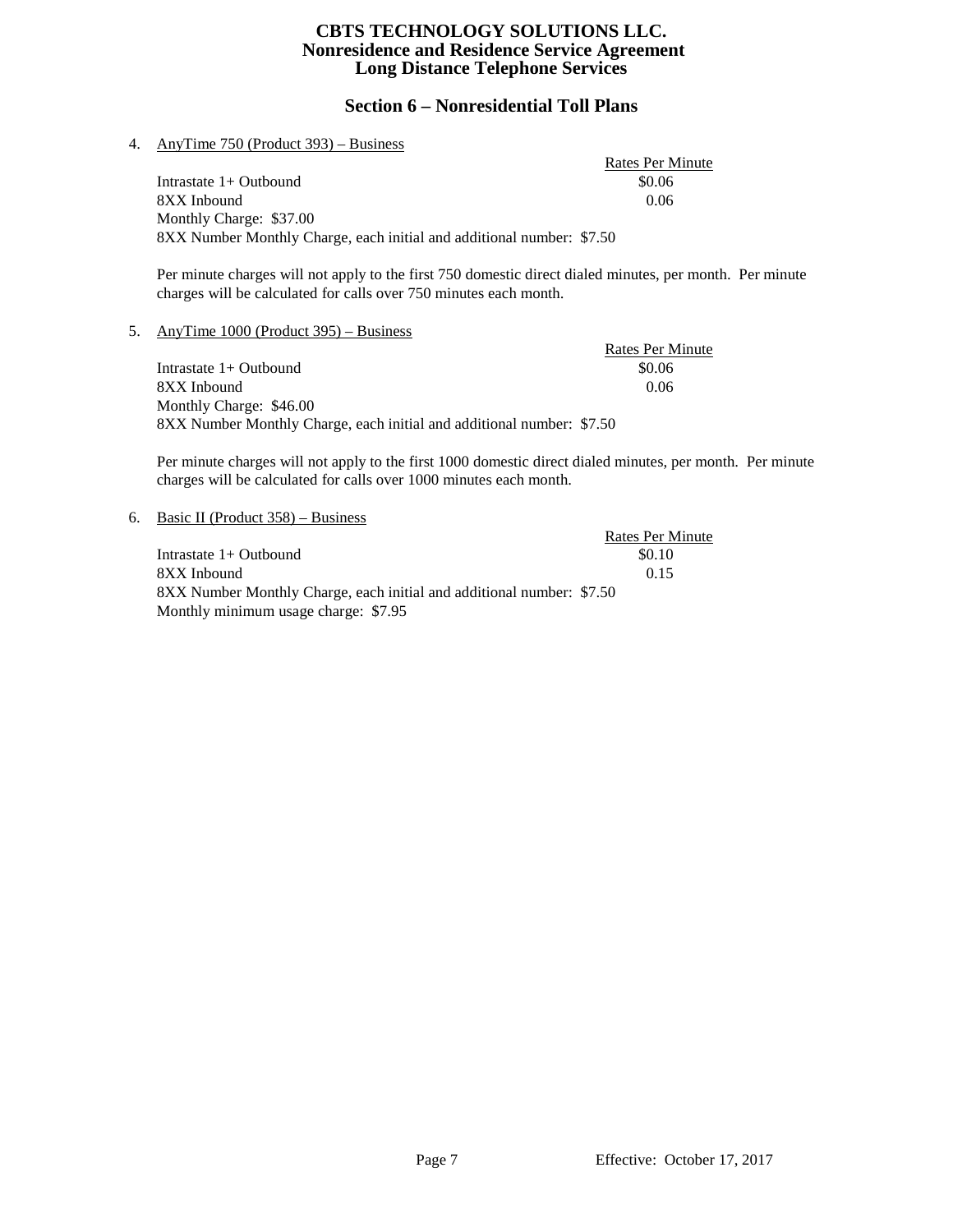# **Section 6 – Nonresidential Toll Plans**

| 7. | Any Distance Complete Connections Universal (Product 437) – Business                            |                         |  |
|----|-------------------------------------------------------------------------------------------------|-------------------------|--|
|    | THIS SERVICE IS GRANDFATHERED AS OF JULY 27, 2001                                               |                         |  |
|    |                                                                                                 | <b>Rates Per Minute</b> |  |
|    | Intrastate $1+$ Outbound                                                                        | \$0.04                  |  |
|    | 8XX Inbound                                                                                     | 0.04                    |  |
| 8. | AnyTime $100$ (Product 593) – Business                                                          |                         |  |
|    |                                                                                                 | Rates Per Minute        |  |
|    | Intrastate 1+ Outbound                                                                          | \$0.07                  |  |
|    | 8XX Inbound                                                                                     | 0.07                    |  |
|    | Monthly Charge: \$13.00                                                                         |                         |  |
|    | 8XX Number Monthly Charge, each initial and additional number: \$7.50                           |                         |  |
|    | Per minute charge will apply to calls after the first 100 minutes.                              |                         |  |
| 9. | AnyTime $4000$ (Product $475$ ) – Business                                                      |                         |  |
|    |                                                                                                 | <b>Rates Per Minute</b> |  |
|    | Intrastate $1+$ Outbound                                                                        | \$0.06                  |  |
|    | 8XX Inbound                                                                                     | 0.06                    |  |
|    | Monthly Charge: \$155.00                                                                        |                         |  |
|    | 8XX Number Monthly Charge, each initial and additional number: \$7.50                           |                         |  |
|    | Den minute steame mill angleste polle often the final 4000 minutes . Channes and polaritated an |                         |  |

Per minute charge will apply to calls after the first 4000 minutes. Charges are calculated on a per call basis and rounded up to the nearest penny.

10. AnyTime 375 (Product 948) – Business

|                                                                       | <b>Rates Per Minute</b> |
|-----------------------------------------------------------------------|-------------------------|
| Intrastate $1+$ Outbound                                              | \$0.07                  |
| 8XX Inbound                                                           | 0.07                    |
| Monthly Charge: \$21.00                                               |                         |
| 8XX Number Monthly Charge, each initial and additional number: \$7.50 |                         |
| Per minute charge will apply to calls after the first 375 minutes.    |                         |

## 11. Any Distance Centrex Complete Connections (Product 852) – Business

|                                                                       | Rates Per Minute |
|-----------------------------------------------------------------------|------------------|
| Intrastate $1+$ Outbound                                              | \$0.04           |
| 8XX Inbound                                                           | 0.04             |
| 8XX Number Monthly Charge, each initial and additional number: \$7.50 |                  |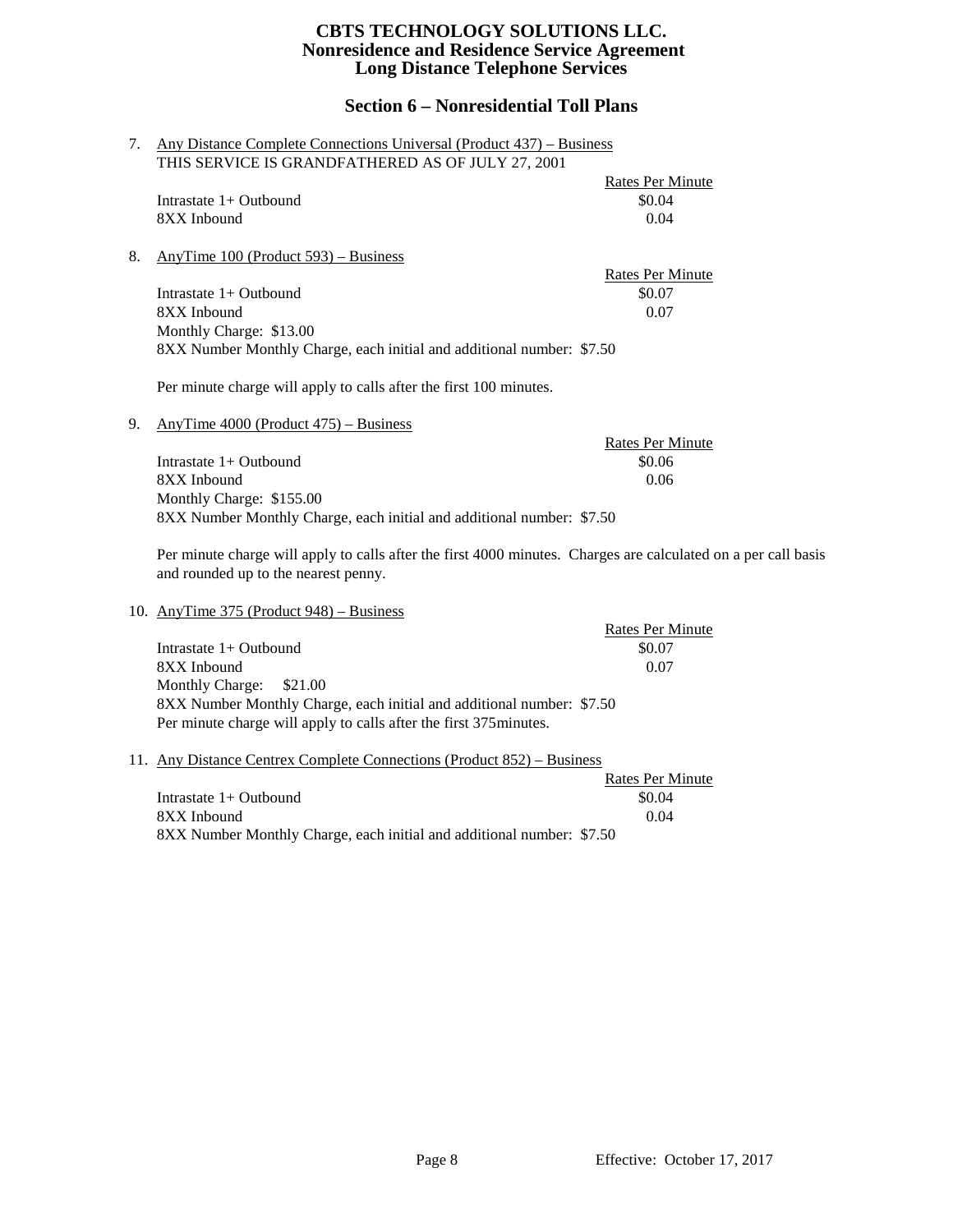# **Section 6 – Nonresidential Toll Plans**

## 12. Any Distance 5 (Product 338) – Business

| Distance $5$ (Product $338$ ) – Business                              |                  |
|-----------------------------------------------------------------------|------------------|
|                                                                       | Rates Per Minute |
| Intrastate 1+ Outbound/8XX Inbound                                    | \$0.05           |
| 8XX Inbound                                                           | 0.05             |
| 8XX Number Monthly Charge, each initial and additional number: \$7.50 |                  |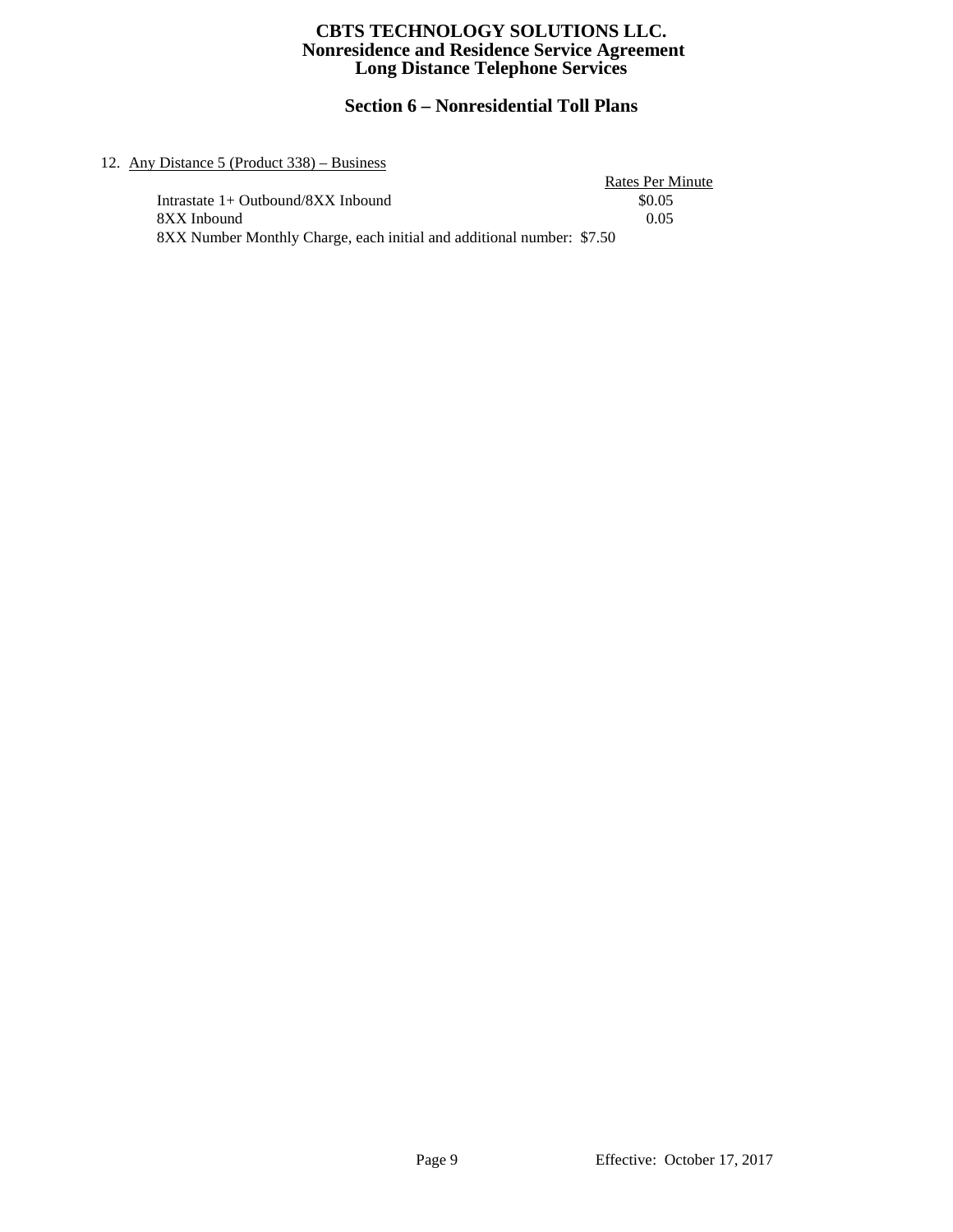# **Section 6 – Nonresidential Toll Plans**

## 13. Custom Connections 200 (Product 25) – Business

Rates Per Minute Intrastate 1+ Outbound \$0.06 8XX Inbound 0.06 Monthly Charge: \$8.00 8XX Number Monthly Charge, each initial and additional number: \$7.50

Per minute charge will apply to calls after the first 200 domestic direct dialed outbound minutes each month.

| Optional upgrades:                 |                                  |
|------------------------------------|----------------------------------|
| <b>Additional Outbound minutes</b> | <b>Additional Monthly Charge</b> |
| 250                                | \$10.00                          |
| 375                                | 15.00                            |
| 625                                | 25.00                            |
| 875                                | 35.00                            |
| 3000                               | 120.00                           |
| 5000                               | 200.00                           |

## 14. AnyTime 100 (Product 078) – Business

8XX Inbound 0.07 Monthly Charge: \$5.00 8XX Number Monthly Charge, each initial and additional number: \$7.50

15. Unlimited (Product 068) – Business

Rates Per Minute 8XX Inbound 0.15 Monthly Charge: \$20.00 8XX Number Monthly Charge, each initial and additional number: \$7.50

Note: This plan will only be sold on a per line basis.

Rates Per Minute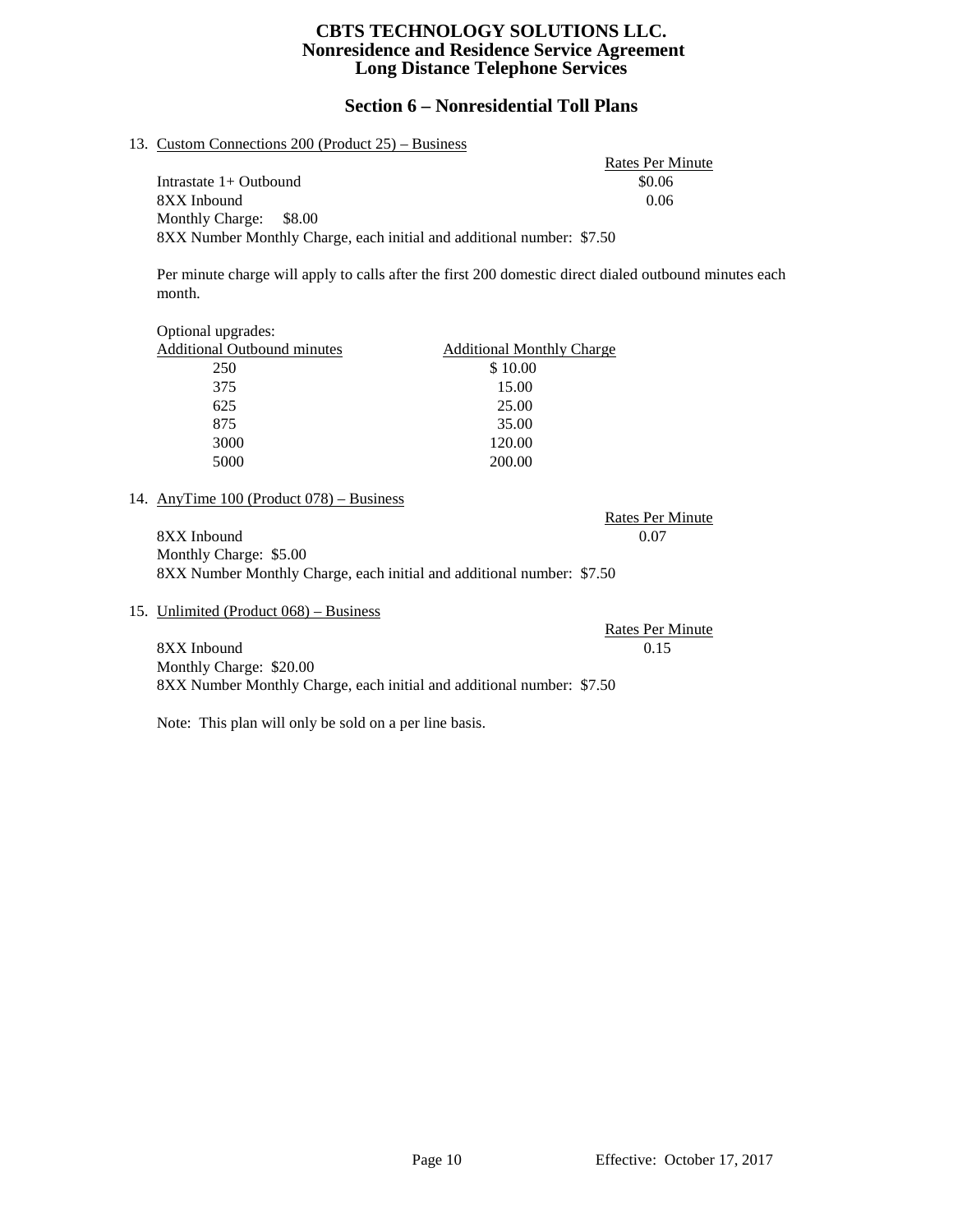# **Section 6 – Nonresidential Toll Plans**

## 16. AnyTime 4000 (Product 523) – Business

Rates Per Minute Intrastate 1+ Outbound \$0.0375 8XX Inbound 0.0375 Monthly Charge: \$130.00 8XX Number Monthly Charge, each initial and additional number: \$7.50

Per minute charge will apply to calls after the first 4000 minutes. Charges are calculated on a per call basis and rounded up to the nearest penny.

#### 17. Any Distance 2500 (Product 608) – Business

|                                                                       | <b>Rates Per Minute</b> |
|-----------------------------------------------------------------------|-------------------------|
| Intrastate $1+$ Outbound                                              | \$0.036                 |
| 8XX Inbound                                                           | 0.036                   |
| Monthly Charge: \$90.00                                               |                         |
| 8XX Number Monthly Charge, each initial and additional number: \$7.50 |                         |

Per minute charge will apply to calls after the first 2500 minutes.

#### 18. Any Time 2500 (Product 609) – Business

|                                                                       | Rates Per Minute |
|-----------------------------------------------------------------------|------------------|
| Intrastate $1+$ Outbound                                              | \$0.045          |
| 8XX Inbound                                                           | 0.045            |
| Monthly Charge: \$100.00                                              |                  |
| 8XX Number Monthly Charge, each initial and additional number: \$7.50 |                  |

Per minute charge will apply to calls after the first 2500 minutes.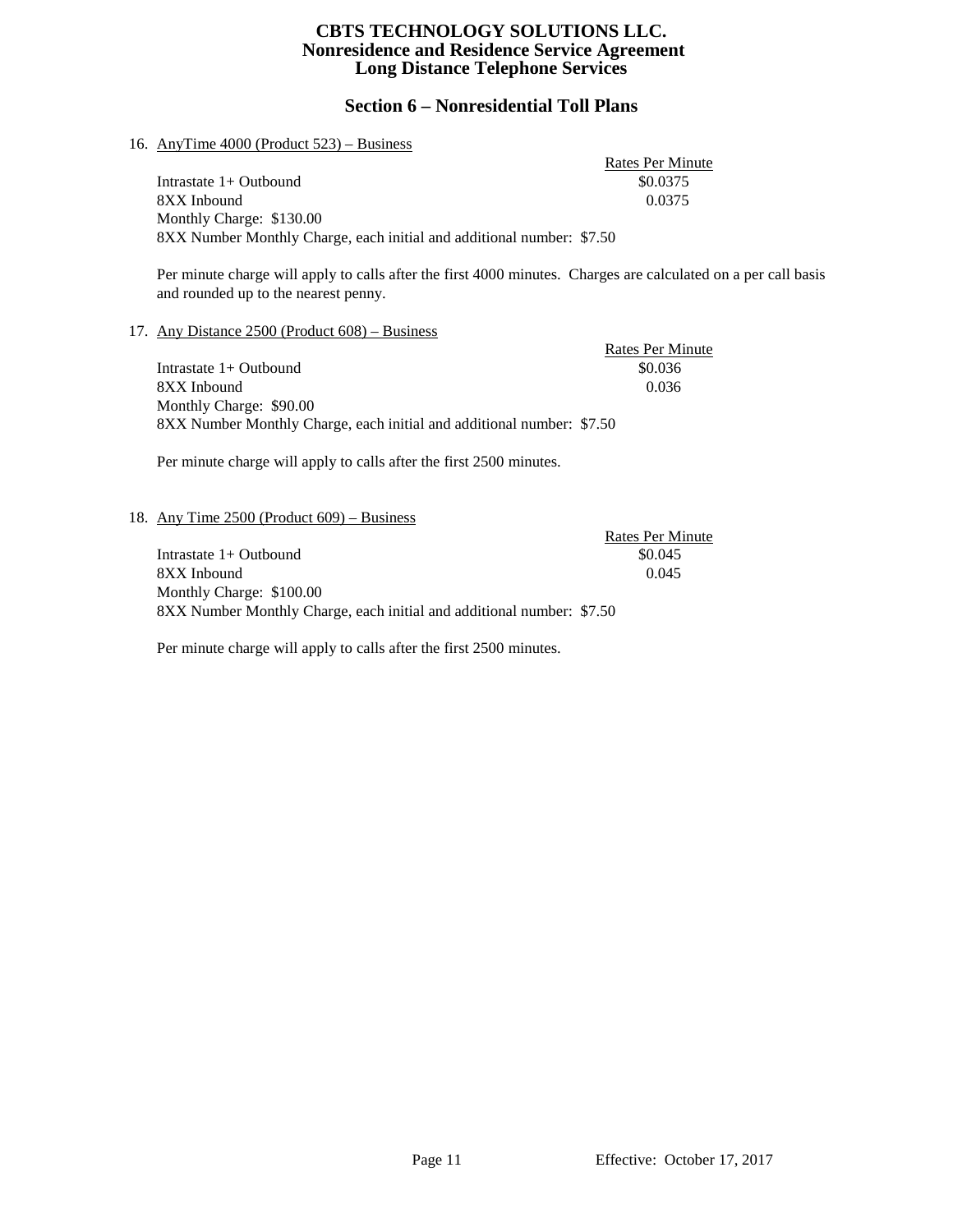# **Section 6 – Nonresidential Toll Plans**

## 19. Switched Voice Contracts – Business

Initial Charges 800 Service

| Service       | Set-up  | Year    | 2 Year  | 3 Year  |
|---------------|---------|---------|---------|---------|
|               |         | Term    | Term    | Term    |
| 800 Number    | \$2.50  | \$7.50  | \$5.00  | \$2.50  |
| 800 DAListing | \$25.00 | \$25.00 | \$25.00 | \$25.00 |

## GRANDFATHERED AS OF 3/1/2012 Monthly Minimum Charge & Per Minute Rates (except Dayton Service Area)

| Minimum    | 1 Year   | 2 Year   | 3 Year Term |
|------------|----------|----------|-------------|
| Monthly    | Term     | Term     |             |
| Commitment |          |          |             |
| \$10       | \$0.0500 | \$0.0480 | \$0.0460    |
| \$25       | \$0.0475 | \$0.0465 | \$0.0450    |
| \$50       | \$0.0465 | \$0.0450 | \$0.0435    |
| \$100      | \$0.0435 | \$0.0420 | \$0.0405    |
| \$150      | \$0.0405 | \$0.0400 | \$0.0375    |
| \$250      | \$0.0365 | \$0.0355 | \$0.0340    |
| \$500      | \$0.0350 | \$0.0335 | \$0.0325    |

## Monthly Minimum Charge & Per Minute Rates

| Minimum        | 1 Year   | 2 Year   | 3 Year Term |
|----------------|----------|----------|-------------|
| Monthly        | Term     | Term     |             |
| Commitment     |          |          |             |
| \$10           | \$0.0475 | \$0.0460 | \$0.0440    |
| \$25           | \$0.0400 | \$0.0385 | \$0.0370    |
| \$50           | \$0.0340 | \$0.0325 | \$0.0310    |
| \$100          | \$0.0330 | \$0.0315 | \$0.0300    |
| \$150          | \$0.0320 | \$0.0305 | \$0.0290    |
| \$250          | \$0.0305 | \$0.0290 | \$0.0275    |
| \$500          | \$0.0300 | \$0.0275 | \$0.0260    |
|                |          |          |             |
| \$100 (NOTE 1) | 0.0340   | \$0.0325 | \$0.0310    |

NOTE 1: As of March 1, 2006 these per minute rates are no longer available to new customers.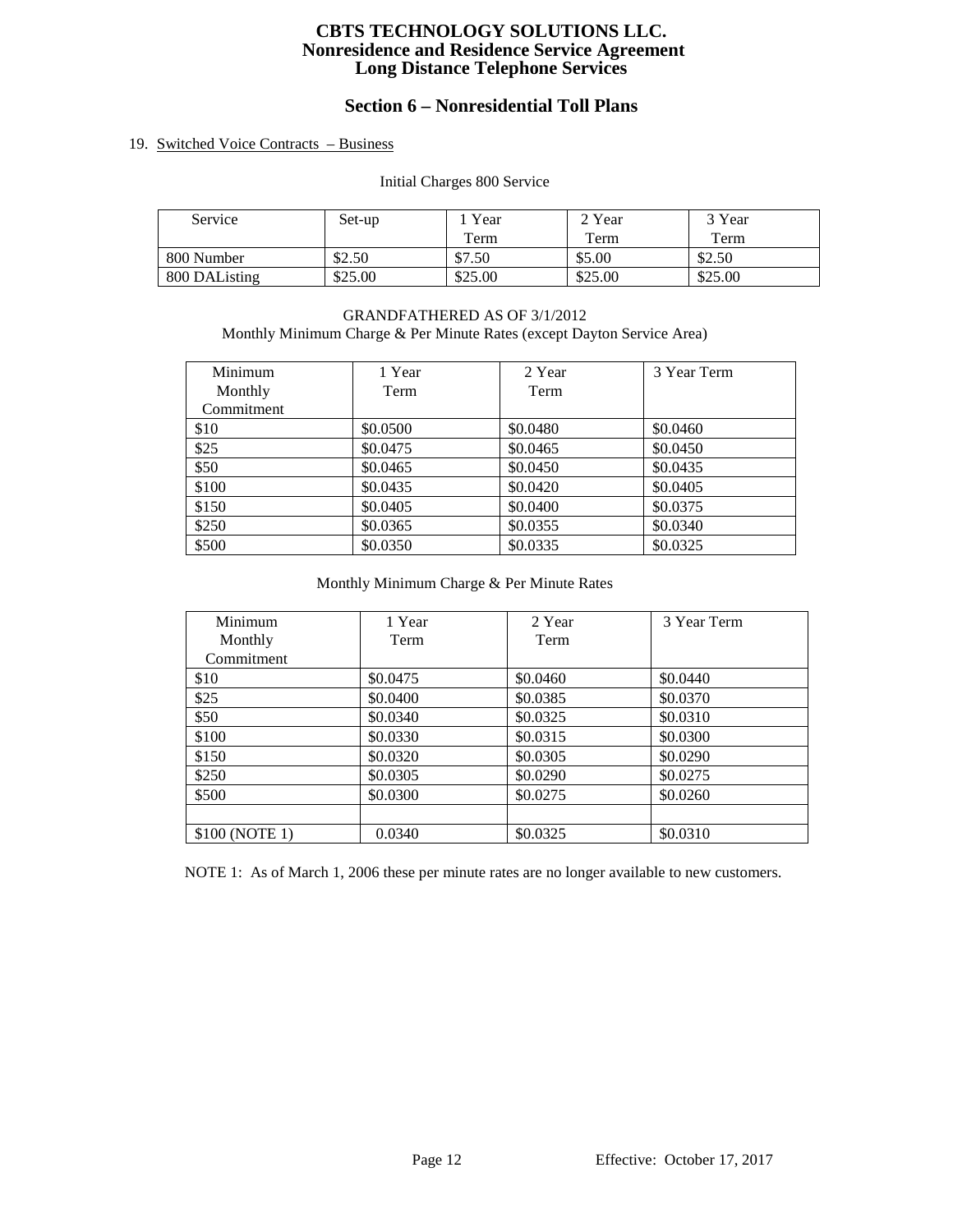## **Section 6 – Nonresidential Toll Plans**

#### 20. Unlimited (Products 155, 156, 157, 190, 191, 192) – Business

Rates Per Minute 8XX Inbound 0.15 Monthly Charge: \$5.00 (this rate is grandfathered as of July 11, 2007) \$10.00 8XX Number Monthly Charge, each initial and additional number: \$7.50

Notes: This plan will only be sold on a per line basis, up to 12 lines.

21. Product 527 – Business

Rates Per Minute Intrastate 1+ Outbound \$0.04 Monthly Charge: \$0 Per minute charge will apply to calls after the first 1,000 minutes.

Note: 12, 24 or 36 month contract required. At the end of the contract customer will receive the Anytime 1000 Plan.

22. Product 528 – Business

Intrastate 1+ Outbound \$0.035 Monthly Charge: \$0 Per minute charge will apply to calls after the first 2,500 minutes.

Note: 12, 24 or 36 month contract required. At the end of the contract customer will receive the Anytime 2500 Plan.

#### 23. Product 529 – Business

Intrastate 1+ Outbound \$0.03 Monthly Charge: \$0 Per minute charge will apply to calls after the first 5,000 minutes.

Note: 12, 24 or 36 month contract required. At the end of the contract customer will receive the Anytime 4000 Plan.

Rates Per Minute

Rates Per Minute